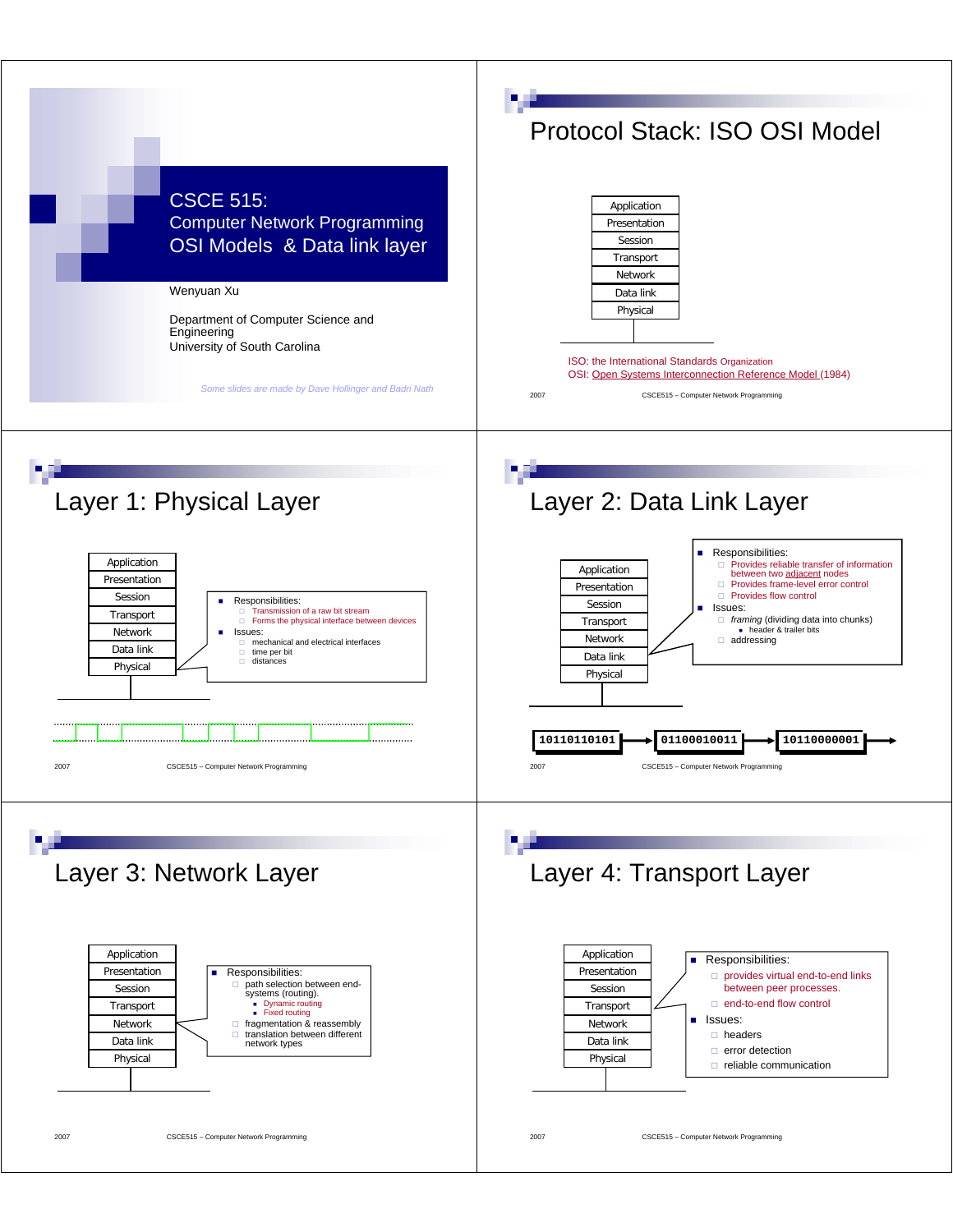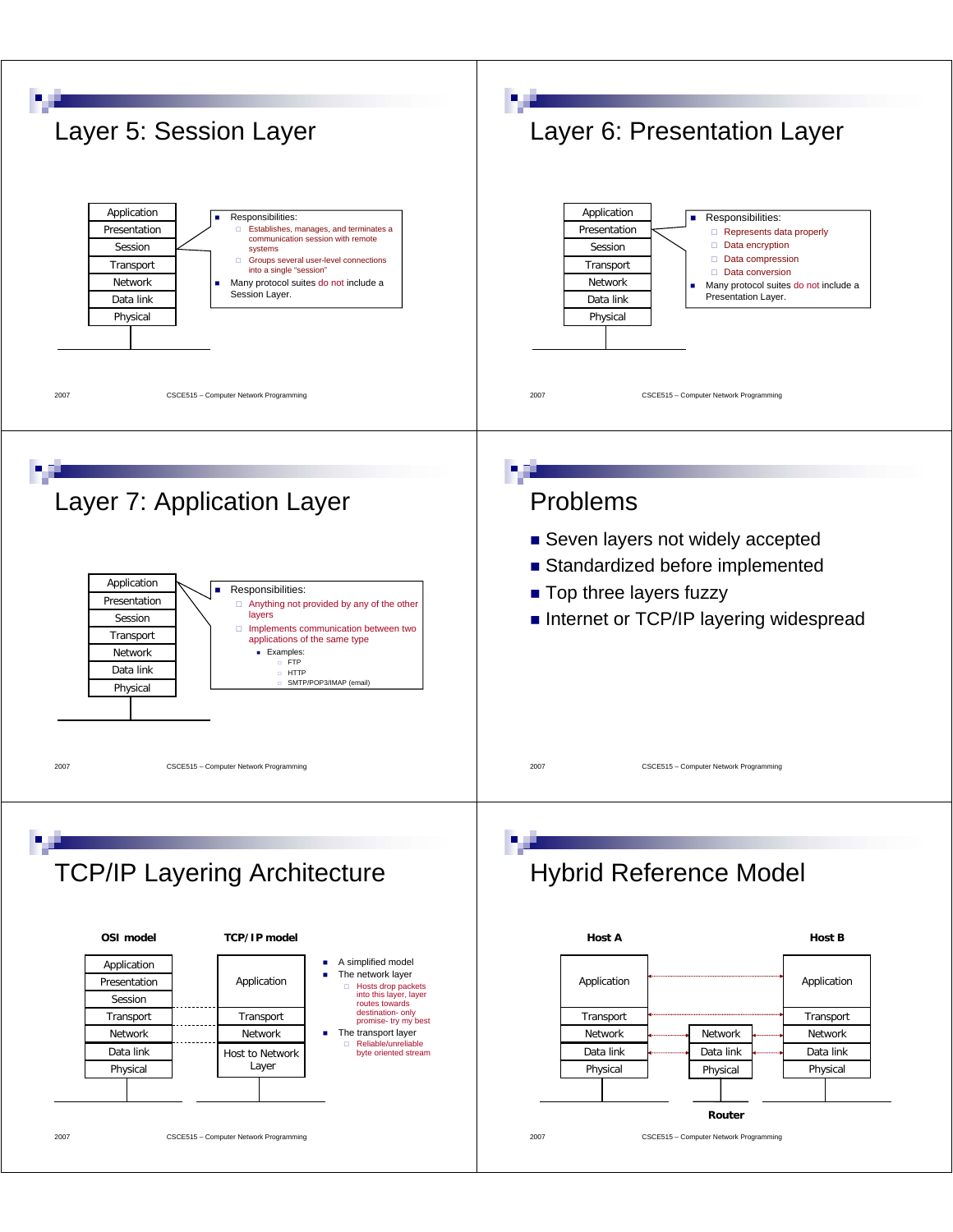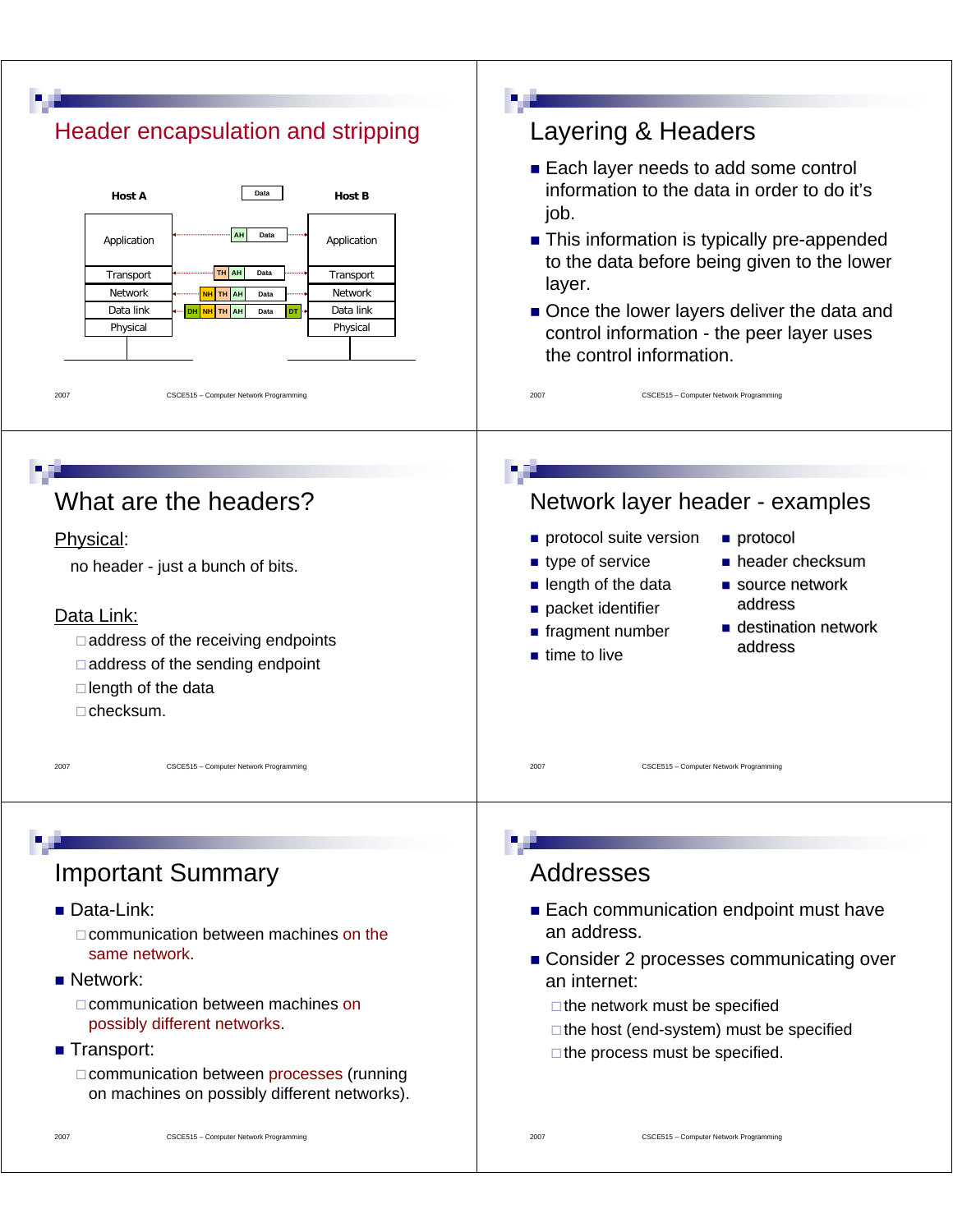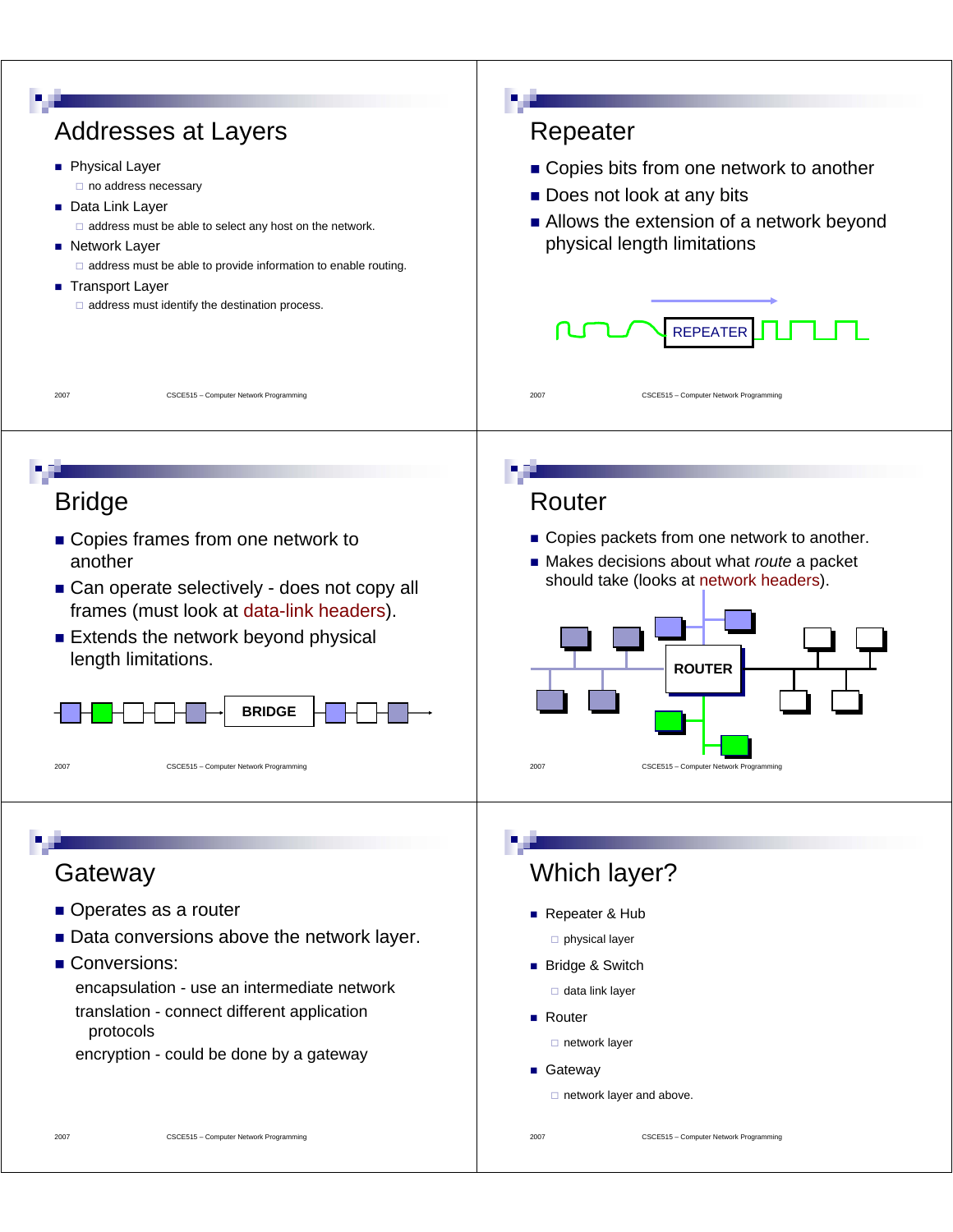

2007 CSCE515 – Computer Network Programming

**Polynomial codes or checksums** 

**Parity bits** 

- □ Problem: what if tag characters occur in the date or control portions of the frame
	- Insert extra escape character when a tag appears in date field

2007 CSCE515 – Computer Network Programming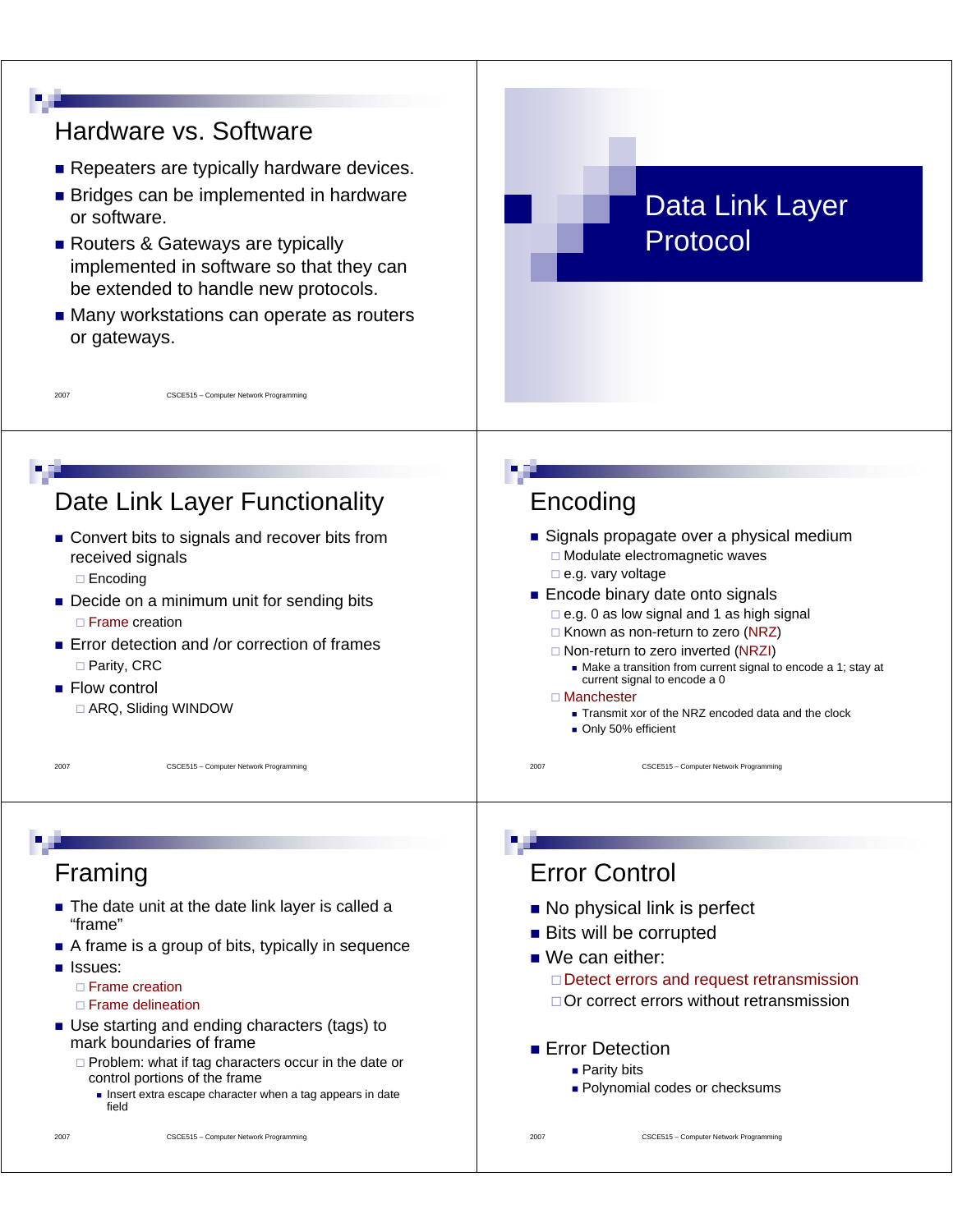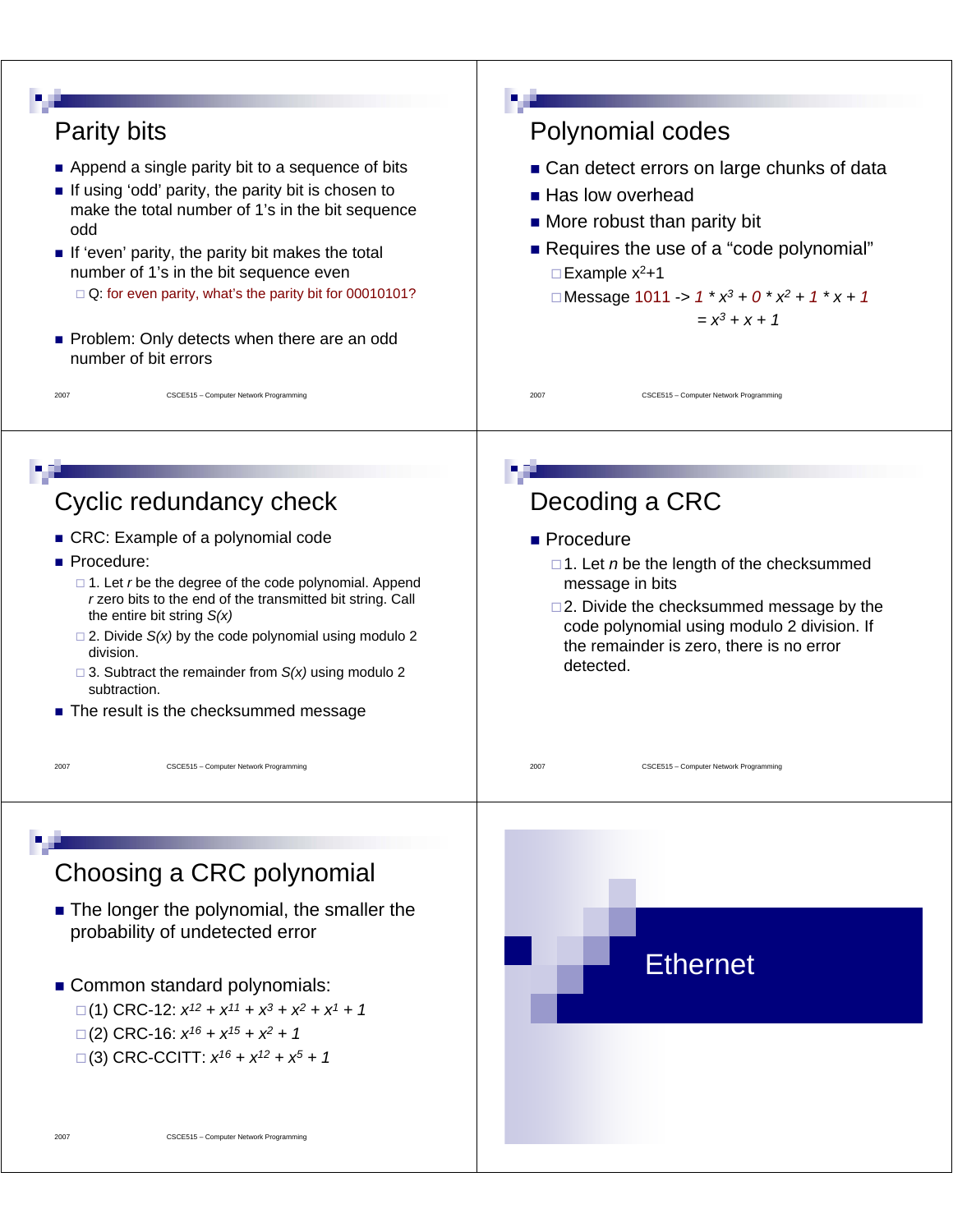